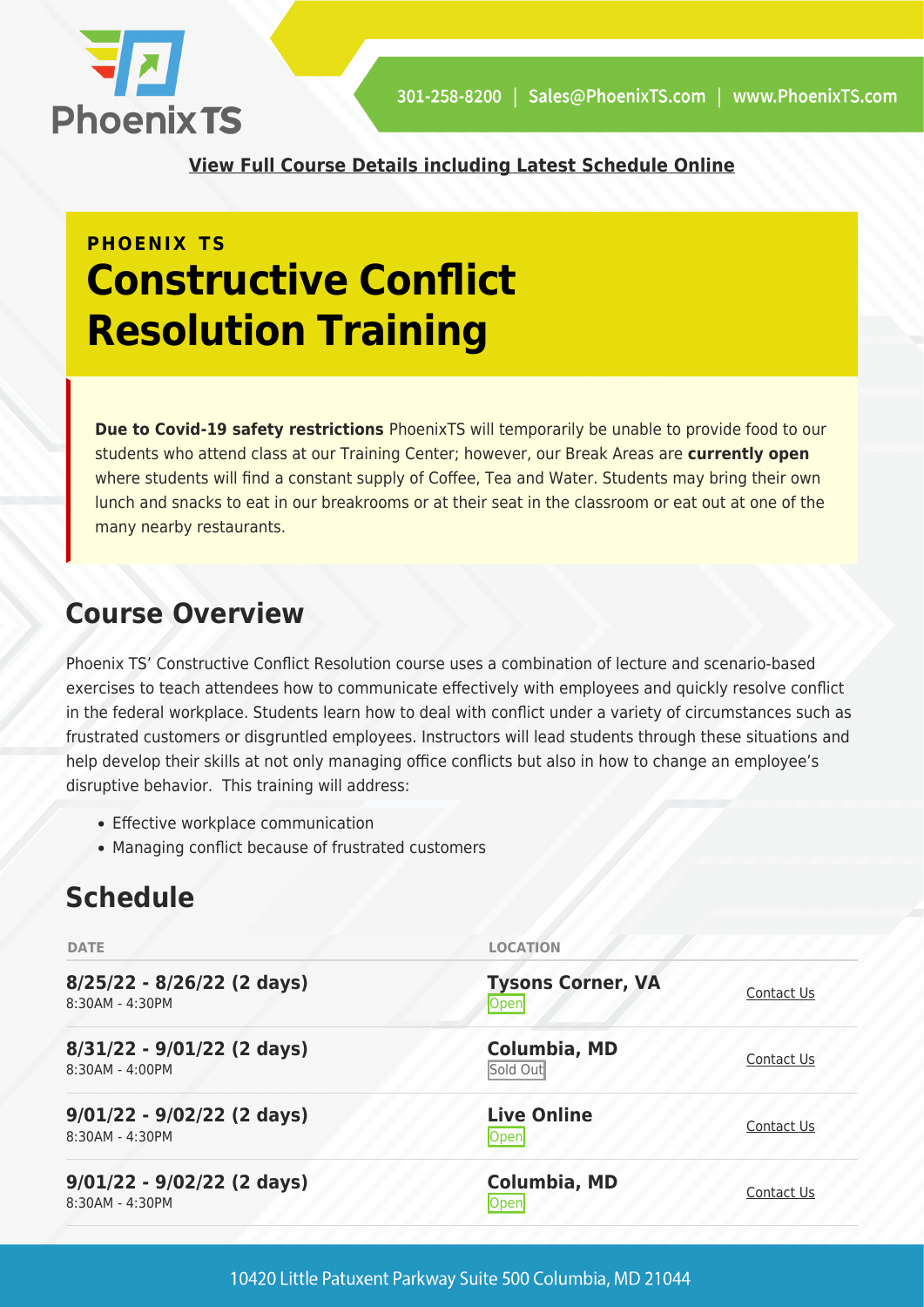

301-258-8200 | Sales@PhoenixTS.com | www.PhoenixTS.com

| <b>DATE</b>                                       | <b>LOCATION</b>                   |            |
|---------------------------------------------------|-----------------------------------|------------|
| 10/06/22 - 10/07/22 (2 days)<br>8:30AM - 4:30PM   | <b>Tysons Corner, VA</b><br>Open  | Contact Us |
| $10/13/22 - 10/14/22$ (2 days)<br>8:30AM - 4:30PM | <b>Live Online</b><br>Open        | Contact Us |
| $10/13/22 - 10/14/22$ (2 days)<br>8:30AM - 4:30PM | <b>Columbia, MD</b><br>Open       | Contact Us |
| 11/21/22 - 11/22/22 (2 days)<br>8:30AM - 4:30PM   | <b>Tysons Corner, VA</b><br>Open  | Contact Us |
| 11/28/22 - 11/29/22 (2 days)<br>8:30AM - 4:30PM   | <b>Live Online</b><br>Open        | Contact Us |
| 11/28/22 - 11/29/22 (2 days)<br>8:30AM - 4:30PM   | Columbia, MD<br><b>Open</b>       | Contact Us |
| $1/24/23 - 1/25/23$ (2 days)<br>8:30AM - 4:30PM   | <b>Tysons Corner, VA</b><br>Open  | Contact Us |
| $1/31/23 - 2/01/23$ (2 days)<br>8:30AM - 4:30PM   | <b>Live Online</b><br><b>Open</b> | Contact Us |
| $1/31/23 - 2/01/22$ (2 days)<br>8:30AM - 4:30PM   | <b>Columbia, MD</b><br>Open       | Contact Us |
| $1/31/23 - 2/01/23$ (2 days)<br>8:30AM - 4:30PM   | <b>Columbia, MD</b><br>Open       | Contact Us |
| $2/21/23 - 2/22/23$ (2 days)<br>8:30AM - 4:30PM   | <b>Tysons Corner, VA</b><br>Open  | Contact Us |
| $2/28/23 - 3/01/23$ (2 days)<br>8:30AM - 4:30PM   | <b>Live Online</b><br>Open        | Contact Us |
| $2/28/23 - 3/01/23$ (2 days)<br>8:30AM - 4:30PM   | Columbia, MD<br>Open              | Contact Us |
| $3/21/23 - 3/22/23$ (2 days)<br>8:30AM - 4:30PM   | <b>Tysons Corner, VA</b><br>Open  | Contact Us |
| $3/28/23 - 3/29/23$ (2 days)<br>8:30AM - 4:30PM   | <b>Live Online</b><br>Open        | Contact Us |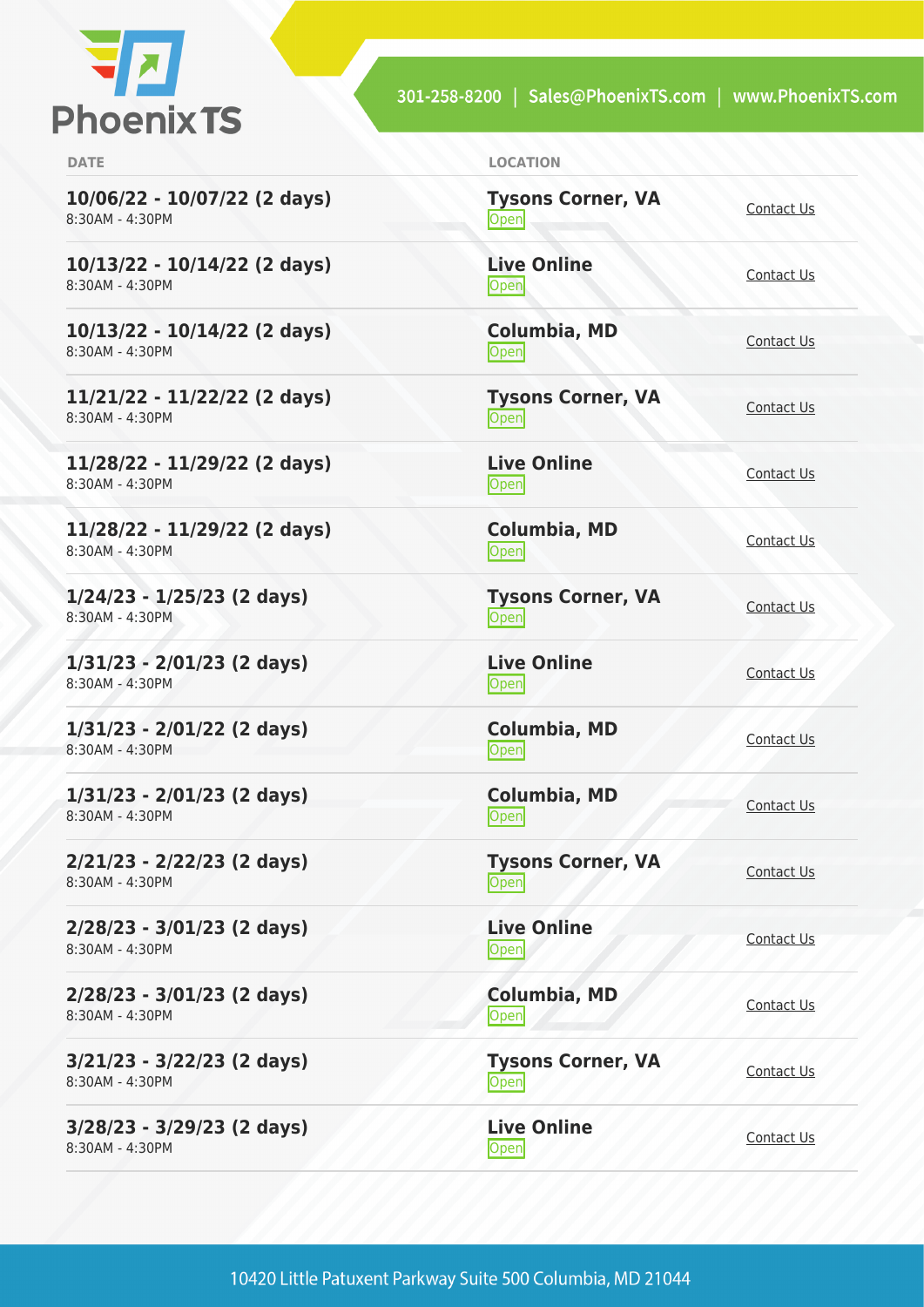

301-258-8200 | Sales@PhoenixTS.com | www.PhoenixTS.com

**3/28/23 - 3/29/23 (2 days)** 8:30AM - 4:30PM

**4/18/23 - 4/19/23 (2 days)** 8:30AM - 4:30PM

**4/24/23 - 4/25/23 (2 days)** 8:30AM - 4:30PM

**4/25/23 - 4/26/23 (2 days)** 8:30AM - 4:30PM

**5/17/23 - 5/18/23 (2 days)** 8:30AM - 4:30PM

**5/24/23 - 5/25/23 (2 days)** 8:30AM - 4:30PM

**5/24/23 - 5/25/23 (2 days)** 8:30AM - 4:30PM

**6/20/23 - 6/21/23 (2 days)** 8:30AM - 4:30PM

**7/06/23 - 7/07/23 (2 days)** 8:30AM - 4:30PM

**7/12/23 - 7/13/23 (2 days)** 8:30AM - 4:30PM

**7/19/23 - 7/20/23 (2 days)** 8:30AM - 4:30PM

**8/15/23 - 8/16/23 (2 days)** 8:30AM - 4:30PM

**8/22/23 - 8/23/23 (2 days)** 8:30AM - 4:30PM

**8/22/23 - 8/23/23 (2 days)** 8:30AM - 4:30PM

**9/12/23 - 9/13/23 (2 days)** 8:30AM - 4:30PM

**DATE LOCATION**

**Columbia, MD** [Contact Us](https://phoenixts.com/schedule/more-info/?class=31644)<br>Open

**Tysons Corner, VA** <u>Open</u>

**Columbia, MD** [Contact Us](https://phoenixts.com/schedule/more-info/?class=31653)<br>
Open

**Live Online** <u>[Contact Us](https://phoenixts.com/schedule/more-info/?class=31646)</u>

**Tysons Corner, VA** <u>Open</u> [Contact Us](https://phoenixts.com/schedule/more-info/?class=31622)

**Live Online** <u>Open</u> [Contact Us](https://phoenixts.com/schedule/more-info/?class=31641)

**Columbia, MD [Contact Us](https://phoenixts.com/schedule/more-info/?class=31652)**<br>
Open

**Tysons Corner, VA Open** [Contact Us](https://phoenixts.com/schedule/more-info/?class=31623)

**Columbia, MD [Contact Us](https://phoenixts.com/schedule/more-info/?class=23175)**<br>Open

**Tysons Corner, VA Open** [Contact Us](https://phoenixts.com/schedule/more-info/?class=31624)

**Live Online** <u>Open</u> [Contact Us](https://phoenixts.com/schedule/more-info/?class=31635)

**Tysons Corner, VA Open** [Contact Us](https://phoenixts.com/schedule/more-info/?class=31625)

**Live Online [Contact Us](https://phoenixts.com/schedule/more-info/?class=31630)** 

**Columbia, MD** [Contact Us](https://phoenixts.com/schedule/more-info/?class=31651)<br>Open

**Tysons Corner, VA Open** [Contact Us](https://phoenixts.com/schedule/more-info/?class=31626) Contact Us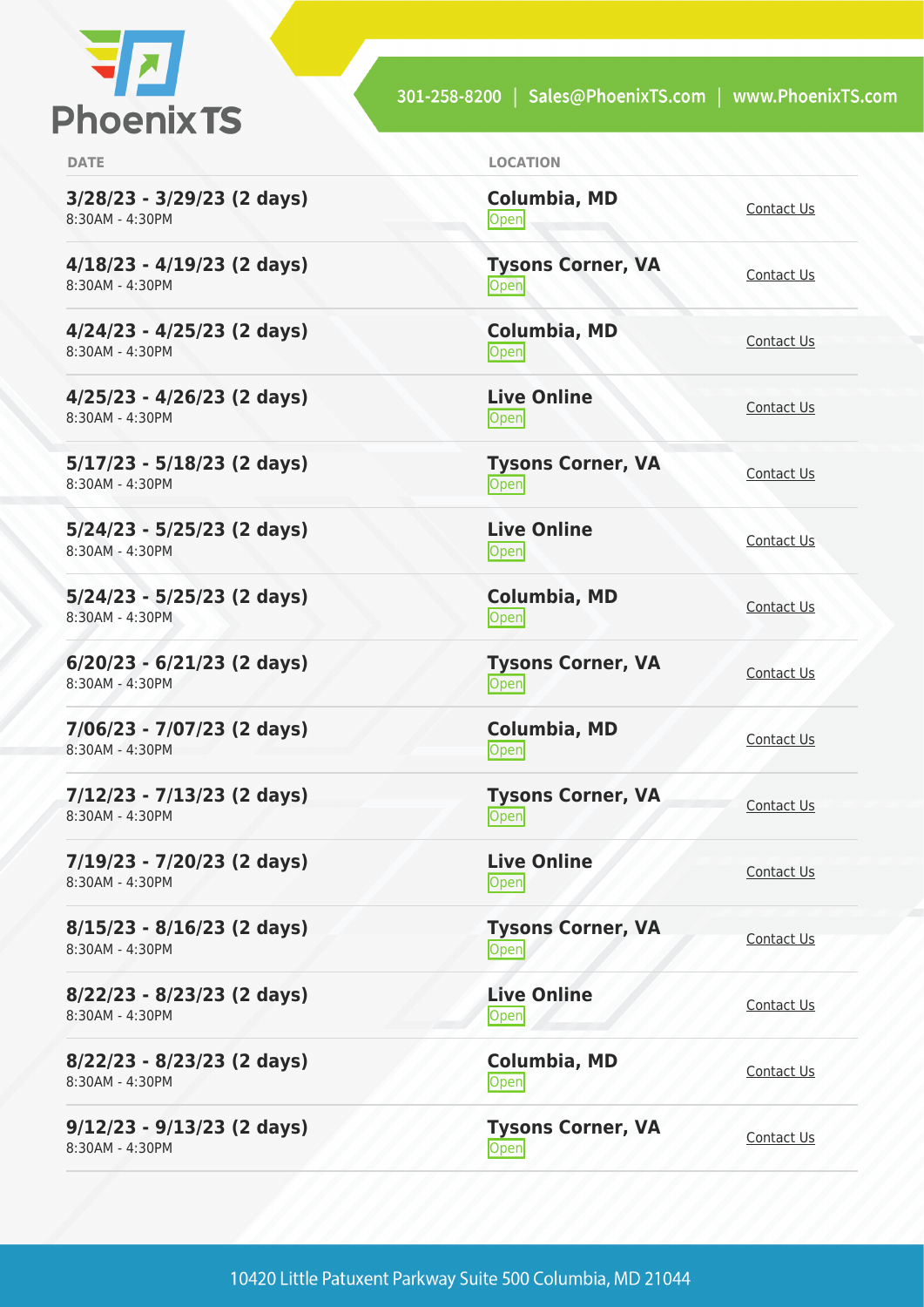

| <b>DATE</b>                                       | <b>LOCATION</b>                  |                   |
|---------------------------------------------------|----------------------------------|-------------------|
| $9/19/23 - 9/20/23$ (2 days)<br>8:30AM - 4:30PM   | <b>Live Online</b><br>Open       | Contact Us        |
| $9/19/23 - 9/20/23$ (2 days)<br>8:30AM - 4:30PM   | Columbia, MD<br>Open             | Contact Us        |
| $10/17/23 - 10/18/23$ (2 days)<br>8:30AM - 4:30PM | <b>Tysons Corner, VA</b><br>Open | Contact Us        |
| 10/24/23 - 10/25/23 (2 days)<br>8:30AM - 4:30PM   | <b>Live Online</b><br>Open       | Contact Us        |
| $10/24/23 - 10/25/23$ (2 days)<br>8:30AM - 4:30PM | <b>Columbia, MD</b><br>Open      | Contact Us        |
| 11/07/23 - 11/08/23 (2 days)<br>8:30AM - 4:30PM   | <b>Tysons Corner, VA</b><br>Open | Contact Us        |
| $11/14/23 - 11/15/23$ (2 days)<br>8:30AM - 4:30PM | <b>Live Online</b><br>Open       | Contact Us        |
| $11/14/23 - 11/15/23$ (2 days)<br>8:30AM - 4:30PM | <b>Columbia, MD</b><br>Open      | <b>Contact Us</b> |
| 12/12/23 - 12/13/23 (2 days)<br>8:30AM - 4:30PM   | <b>Tysons Corner, VA</b><br>Open | Contact Us        |
| 12/19/23 - 12/20/23 (2 days)<br>8:30AM - 4:30PM   | <b>Live Online</b><br>Open       | Contact Us        |
| 12/19/23 - 12/20/23 (2 days)<br>8:30AM - 4:30PM   | <b>Columbia, MD</b><br>Open      | Contact Us        |

## **Course Objectives**

- Understand what conflict is and how it can escalate
- Understand the types of conflict and the stages of conflict
- Recognize the five most common conflict resolution styles and when to use them
- Increase positive information flow through non-verbal and verbal communication skills
- Develop effective techniques for intervention strategies.
- Become more confident of your ability to manage conflicts to enhance productivity and performance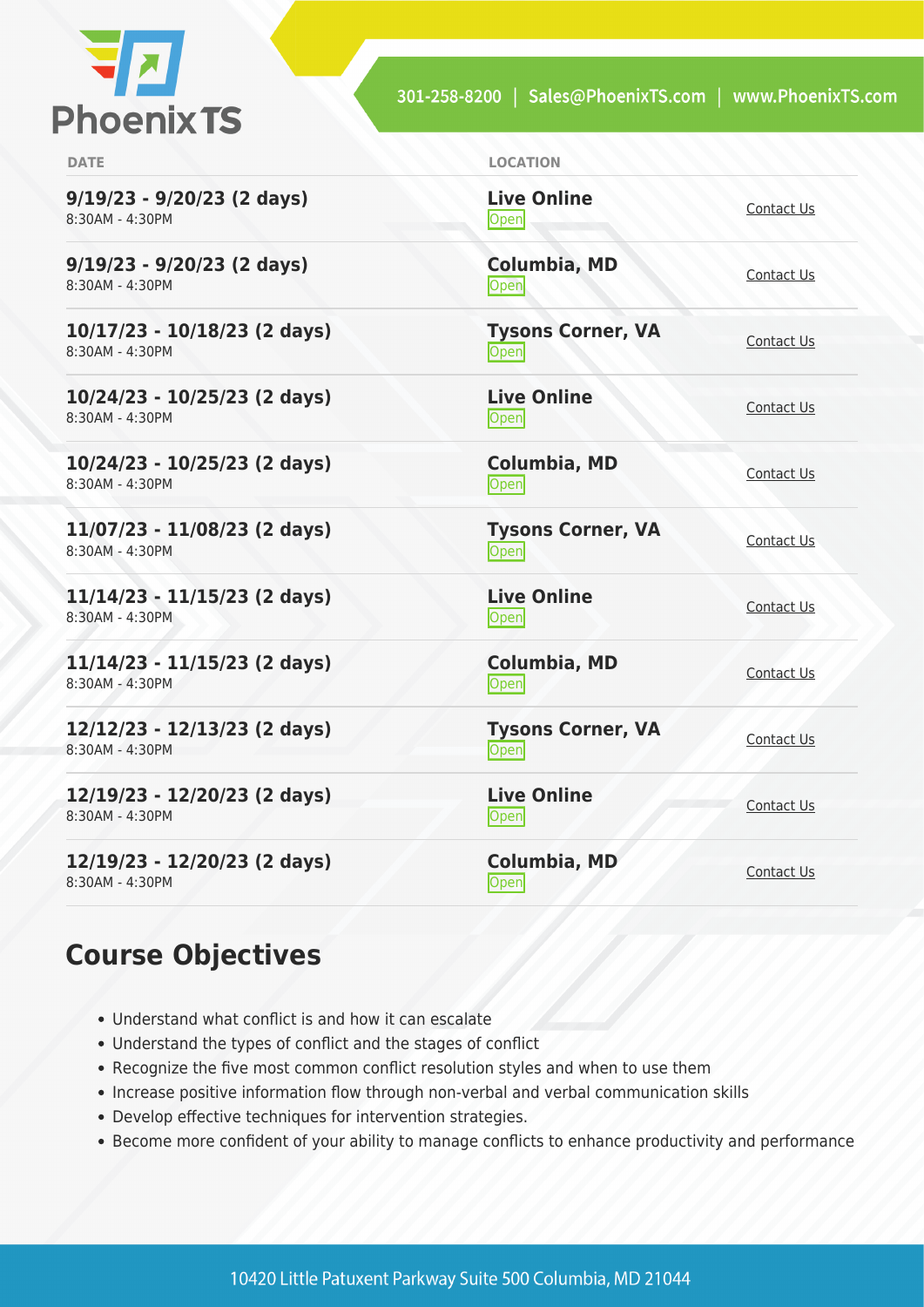

#### **Overview**

#### **Defining Conflict**

- What is conflict
- Positives and negatives of conflict

#### **Types of Conflict**

- Inner conflict
- Interpersonal conflict
- Group conflict

#### **Open vs Hidden Conflict**

- Overt conflict
- Hidden, suppressed, or covert conflict

#### **Spontaneous and Reflective Behavior**

#### **The Johari Window**

- Understanding the Jahari Window
- My Window
- Case study: Spontaneous and reflective behaviors

#### **Stages of Conflict**

- Five stages of conflict
- Another version of of the conflict process
- Conflict outcomes
- Strategies for dealing with conflict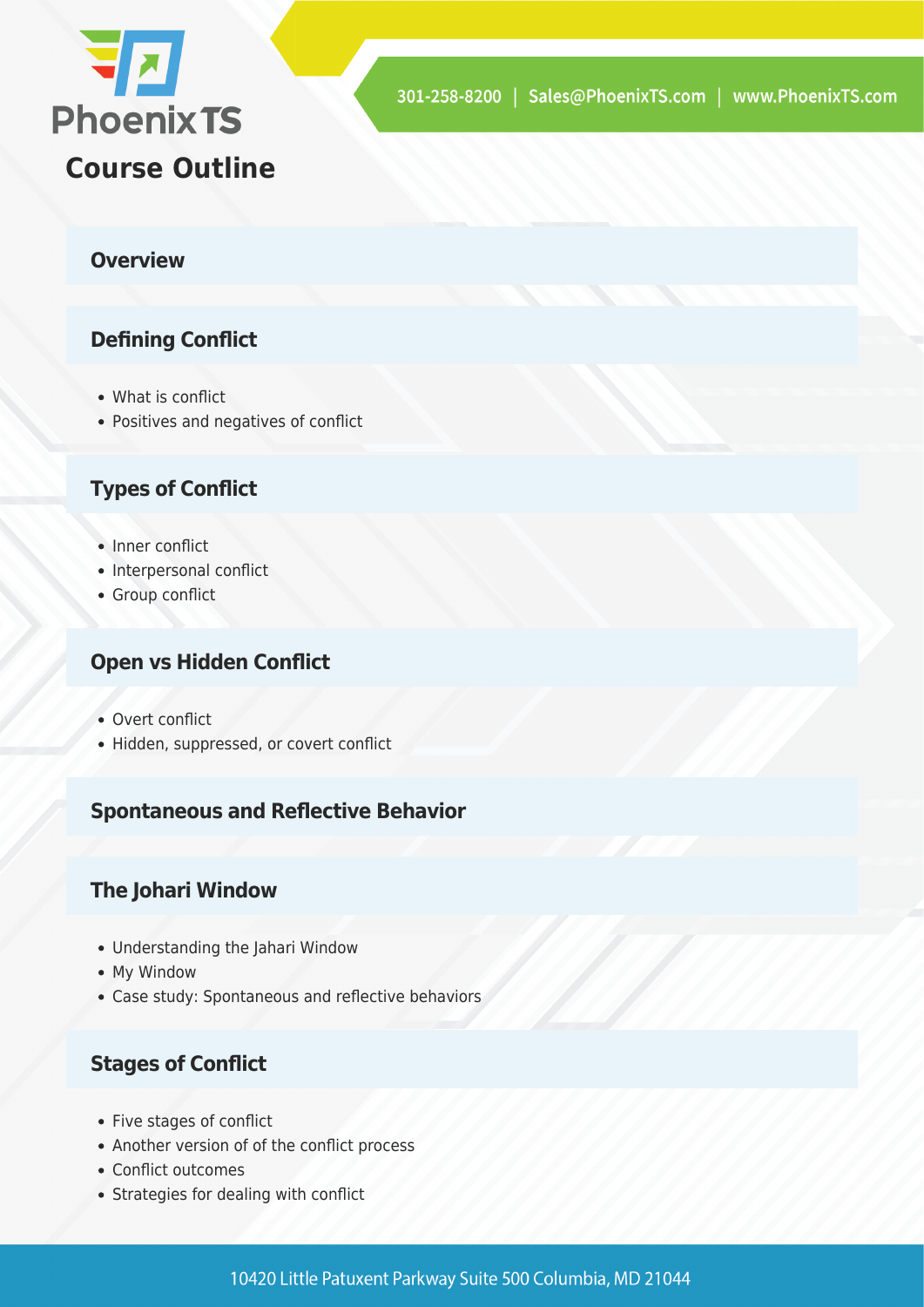

#### **Creating a Win/Win**

• Max and Robin

#### **Conflict Resolution Style Questionnaire**

- The questionnaire
- Scoring
- The Conflict Grid
- Pros and cons

#### **The Role of Communication in Conflict Resolution**

- The Communication Chain
- Other barriers
- Establishing positive intent

#### **Active Listening Skills**

• Tips for becoming a better listener

#### **Paraphrasing Skills**

- What is paraphrasing?
- Pairs exercise
- Demonstrations

#### **Powerful Questions**

- Asking questions
- Probing techniques

#### **Body Language**

- Your message
- Aspects of non-verbal language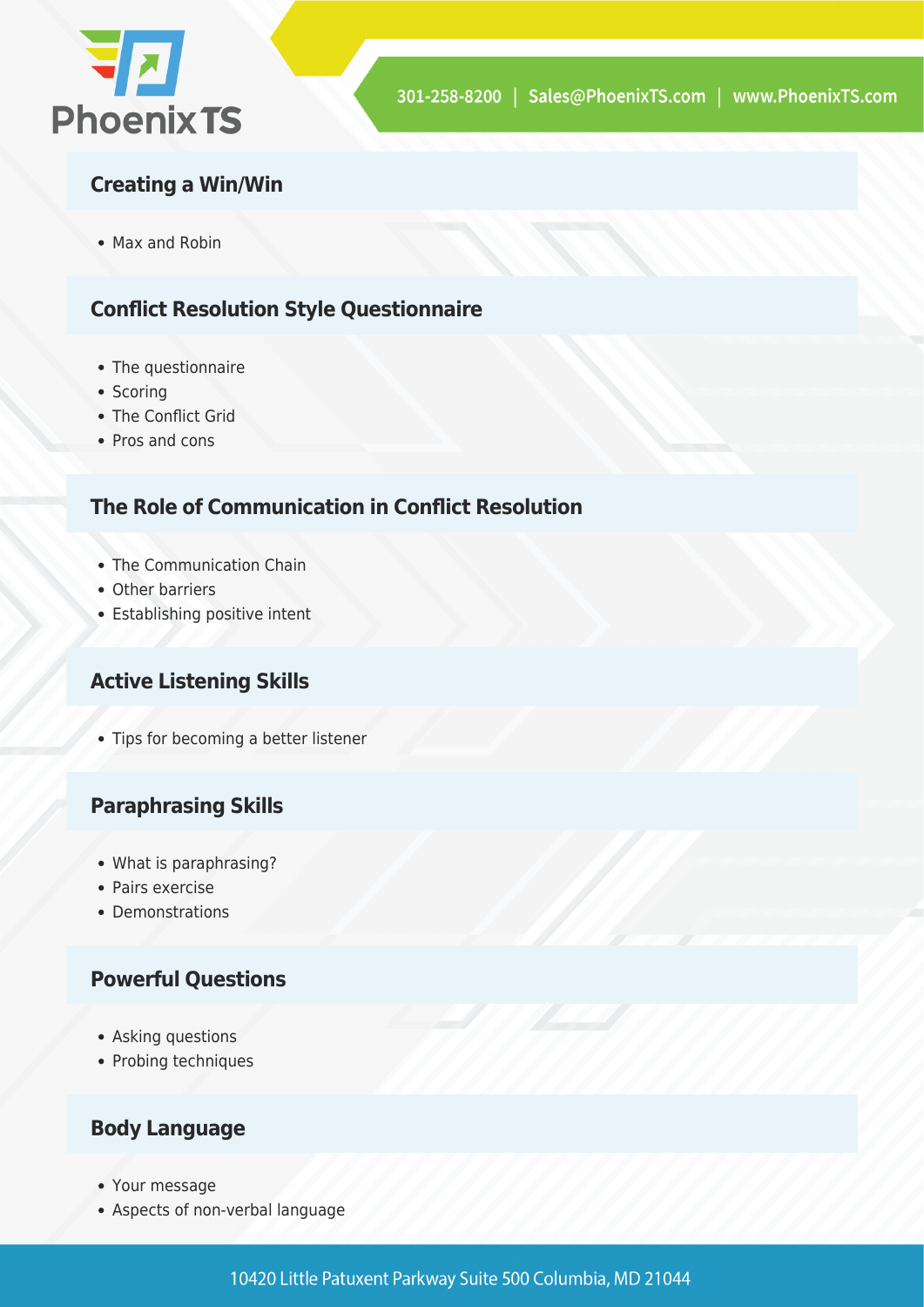

#### **The Conflict/Opportunity Test**

- The Conflict/Opportunity test
- Skills test

#### **Helping Others Through Conflict**

- Preparing for conflict
- Conflict resolution with facilitation
- Role play
- Setting norms
- Coaching conflict
- Managing your emotions

**Due to Covid-19 safety restrictions** PhoenixTS will temporarily be unable to provide food to our students who attend class at our Training Center; however, our Break Areas are **currently open** where students will find a constant supply of Coffee, Tea and Water. Students may bring their own lunch and snacks to eat in our breakrooms or at their seat in the classroom or eat out at one of the many nearby restaurants.



### **ATTENTION**

For GSA pricing or Contractor quotes call [240.667.7757](#page--1-0)

10420 Little Patuxent Parkway Suite 500 Columbia, MD 21044